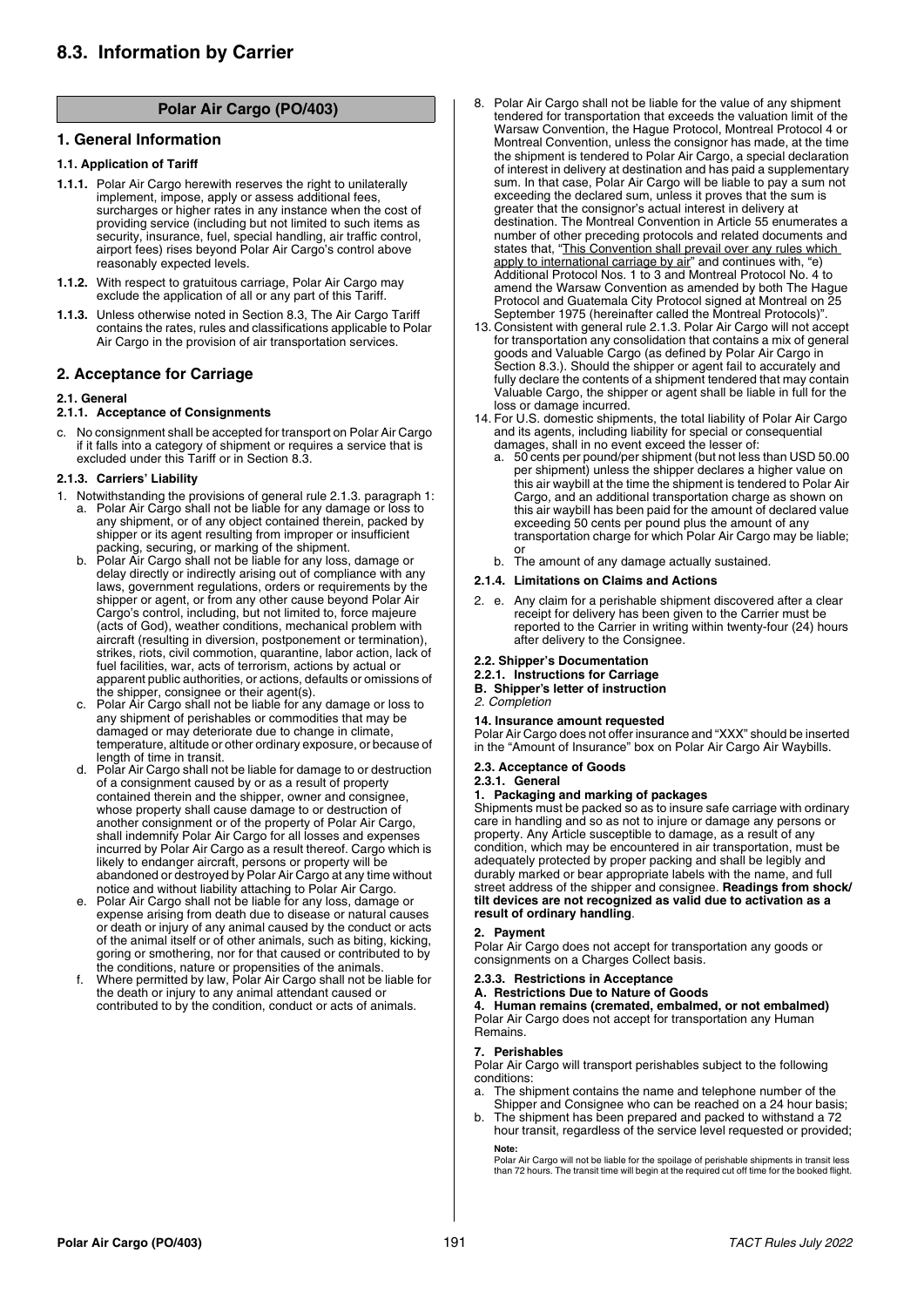# **8.3. Information by Carrier**

- c. The shipment must have the proper packaging. Proper packaging is defined as packaging capable of protecting the contents from damage due to changes in climate, temperatures, altitude or other ordinary exposure which may prevail in flight, or at a transfer point, or at origin or destination, or when available facilities cannot protect the shipment against such conditions.
- Polar Air Cargo will assume no liability due to losses, damages or expenses arising from the vices and nature of the cargo itself. Polar Air Cargo will do its best to keep the perishable cargo under refrigeration, nevertheless, the carrier is no position to assure a cold chain or to maintain a specific temperature for carriage.

## **8. Personal effects-Unaccompanied baggage**

Due to changing governmental regulations and security requirements, please consult the local Polar Air Cargo sales office for prevailing Polar Air Cargo policies regarding the acceptance of any personal effects or unaccompanied baggage.

## **10. Valuable Cargo**

- a. Please refer to the definition of Valuable Cargo offered by Polar Air Cargo in Section 8, subsection 3.7.6.
- b. Acceptance and Restrictions: 1. Valuable cargo will not be accepted unless 24 hours advance arrangements have been made.
	- 2. Valuable cargo may not be included in the same shipment with any other articles, except when the shipment is tendered in a sealed container.
	- 3. Valuable cargo may not be included in consolidated, shipper built units, unless the shipment is clearly declared and the proper description is provided on the master air waybill.
	- 4. Valuable cargo must be packed in sealed outside containers of boxes with measurements of 1728 cubic inches (e.g. 1 cubic foot) or more and of sufficient strength to permit stacking other freight around and on top.
	- 5. Money in coin form must be packed in sealed metal or wooden boxes.
- Polar Air Cargo will not accept for transportation the transfer from or to another air carrier of Valuable Cargo, as defined in Section 3.7.6., on an interline basis.

#### **B. Restrictions Due to Weight and Dimensions Unusual shipments**

## **1. General**

- Packages or pieces of extreme length or of unusual shape or of excessive weight or requiring special attention will not be accepted for transportation unless advance arrangements have been made. Shipments requiring special devices for safe handling will be accepted only when such special devices are provided and operated by and at the risk of the consignor or consignee.
- a. Subject to advance arrangements is any oversize piece which exceeds 96 inches of width or 125 inches in length and/or which totally or partially prevents other freight from being loaded on the same pallet or in the same container (ULD). The length shall be measured form the extreme front to the extreme rear of the piece(s). If tie-downs required by Federal Aviation Administration obstruct the loading of additional freight, they shall be included in the above measurement.
- b. For such oversize pieces pallets or containers will be provided by Carrier without rental charge.

## **C. Restrictions Due to Value**

#### **1. Valuation limits on consignments or air waybills or one aircraft load**

No single consignment or air waybill or aircraft load having a Declared Value for Carriage or Declared Value for Customs in excess of USD10,000.00, or the equivalent in another currency, will be accepted for carriage unless Polar HQ has given its written permission in advance. Any value declared by shipper or agent for any shipments in excess of the above sum, and for which written permission was not received in advance from Polar HQ, shall be deemed null and void and for which Polar shall have no liability.

## **E. Cargo not Acceptable**

**3.** Certain animals and plants are classed as endangered species pursuant to the Convention on International Trade in Endangered Species ("CITES"), as are their parts, derivatives or items made from them, and Polar Air Cargo does not accept any of the foregoing for transportation - either directly or on an interline basis for onward transportation - without the appropriate authorizations or permits from both the exporting and importing State.

## **2.4. Advance Arrangements**

#### **2.4.1. General**

Notwithstanding the provisions of 2.4.1. (b) or (c), Polar Air Cargo, Inc. does not accept for interline transportation any human remains or Valuable Cargo as defined by Polar Air Cargo in this Section 8, subsection 3.7.6.

# **2.5. Cargo Attendants**

## **2.5.1. General**

Subject to advance arrangements, and based on compliance with prevailing governmental regulations and security requirements, Polar Air Cargo may at its discretion transport attendants and their personal baggage on all-cargo aircraft for the purpose of accompanying consignments when necessary for the protection of the consignment, other cargo, the aircraft or its crew.

## **2.5.2. Fares**

It is the responsibility of the shipper to ensure that the attendant is in possession of all necessary travel documents and authorizations. It is also understood and agreed that the cost of onward or return travel for the attendant is the sole responsibility of the shipper unless otherwise agreed in advance and in writing with Polar Air Cargo.

## **2.10. Shipments in Course of Carriage**

#### **2.10.1. Compliance with Government Requirements**

Without limiting the general applicability of Section 2.10.1. of this Tariff:

- a. Polar Air Cargo accepts no responsibility or liability for violations of any country's Customs laws and regulations, where such violations arise from the intended or unintended actions or inactions of the shipper or its agent. Should a violation occur, the shipper shall be solely liable for any resulting fines and penalties, including interest thereon, and the shipper shall defend, indemnify and hold harmless Polar Air Cargo and its directors, officers, agents and employees from and against all claims, demands, liabilities, fines and expenses, including attorneys' fees, arising from or in connection with such violation.
- b. For all purposes concerning compliance with applicable laws and regulations, Polar Air Cargo shall be entitled to rely, without further inquiry, on the information provided by the shipper or its agent on the air waybill and related documentation as to the nature, weight, piece count and specific contents of the shipment and its component elements.

# **3. Transportation Charges**

## **3.7. Class Rates**

**3.7.2. Live Animals**

## **1. Rates**

## **SCR 1001 (Warm - Blooded Animals)**

| From            | To TC1 |               | To TC <sub>2</sub> |               | To TC3 |               |
|-----------------|--------|---------------|--------------------|---------------|--------|---------------|
|                 | Min.   | <b>Bulk</b>   | Min.               | <b>Bulk</b>   | Min.   | <b>Bulk</b>   |
| TC <sub>1</sub> | 200%   | 175% of       | 200%               | 175% of       | 200%   | 175% of       |
|                 |        | 'N' GCR       |                    | 'N' GCR       |        | 'N' GCR       |
| TC2             | 200%   | 175% of       | 200%               | 175% of       | 200%   | 175% of       |
|                 |        | 'N' GCR       |                    | 'N' GCR       |        | 'N' GCR       |
| TC <sub>3</sub> | 200%   | 175% of       | 200%               | 175% of       | 200%   | 175% of       |
|                 |        | 'N' GCR $(*)$ |                    | 'N' GCR $(*)$ |        | 'N' GCR $(*)$ |

**Exception:**

(\*) The rates "to", "within" and "from" the South West Pacific sub-area are 200% of the 'applicable' GCR rate. South West Pacific sub-area is defined as American Samoa (AS), Australia (AU), Cook Islands (CK), Fiji Islands (FJ), French Polynesia (PF), Kiribati (KI), Nauru (NR), New Caledonia (NC), New Zealand (NZ), Niue (NU), Papua New Guinea (PG), Samoa (WS), Solomon Islands (SB), Tonga (TO), Tuvalu (TV), Vanuatu (VU) and Wallis and Futuna Islands (WF).

## **SCR 1002 (Cold - Blooded Animals)**

| From            | I To TC1 |                               | To TC3 |                               | To TC <sub>2</sub> |                               |
|-----------------|----------|-------------------------------|--------|-------------------------------|--------------------|-------------------------------|
|                 | Min.     | <b>Bulk</b>                   | Min.   | <b>Bulk</b>                   | Min.               | <b>Bulk</b>                   |
| TC <sub>1</sub> |          | 200% 175% of<br>'N' GCR       |        | 200% 175% of<br>'N' GCR       |                    | 200% 150% of<br>'N' GCR       |
| TC <sub>2</sub> |          | 200% 175% of<br>'N' GCR       |        | 200% 175% of<br>'N' GCR       |                    | 200% 150% of<br>'N' GCR       |
| TC <sub>3</sub> |          | 200% 150% of<br>'N' GCR $(*)$ |        | 200% 150% of<br>'N' GCR $(*)$ |                    | 200% 150% of<br>'N' GCR $(*)$ |

**Exception:**

(\*) The rates "to", "within" and "from" the South West Pacific sub-area are 200% of the ʻapplicable' GCR rate. South West Pacific sub-area is defined as American Samoa (AS),<br>Australia (AU), Cook Islands (CK), Fiji Islands (FJ), French Polynesia (PF), Kiribati (KI),<br>Nauru (NR), New Caledonia (NC), New Zealand Wallis and Futuna Islands (WF)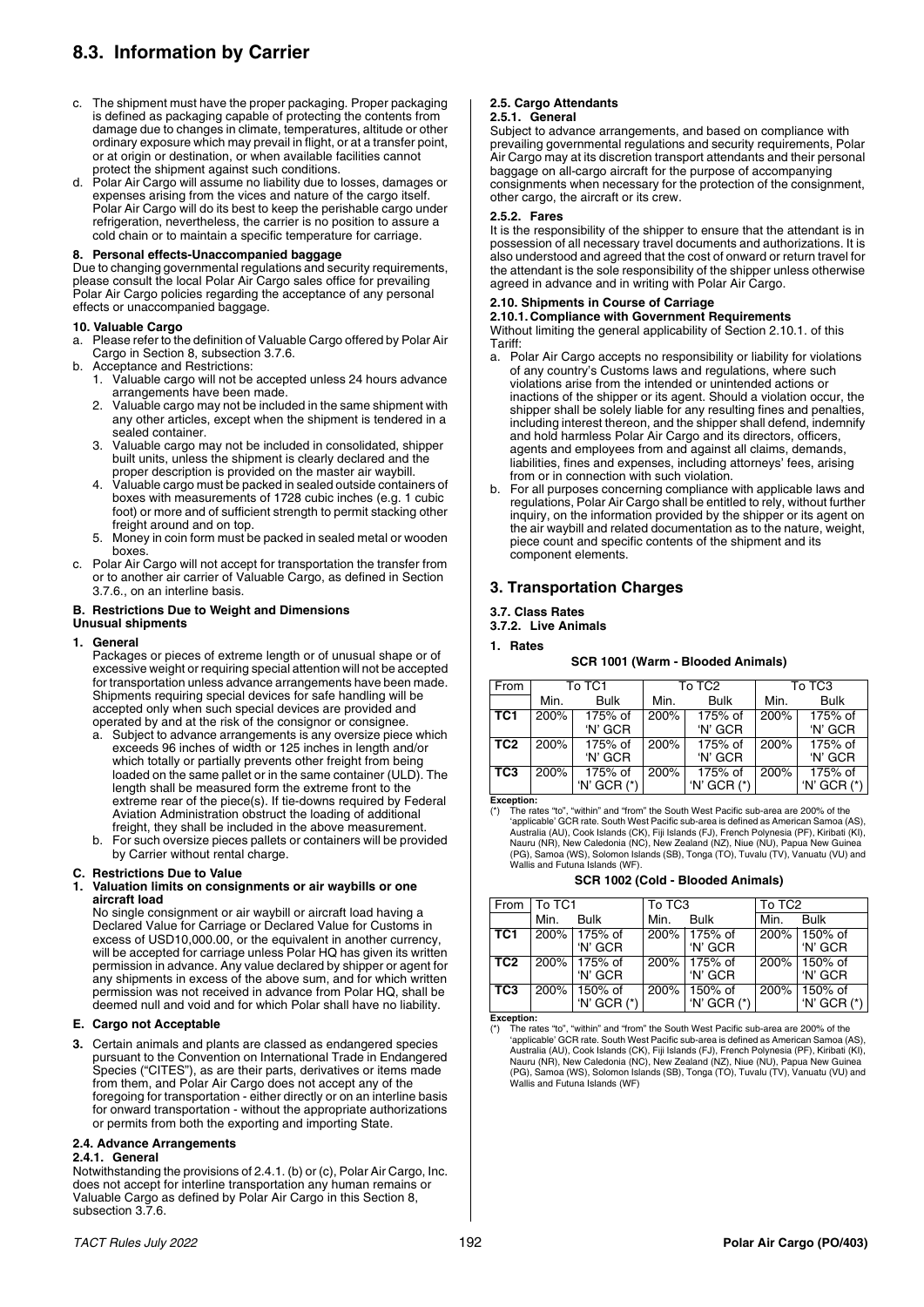# **8.3. Information by Carrier**

## **3.7.6. Valuable Cargo**

## **1. Definition**

- Polar Air Cargo defines Valuable Cargo as follows:
- Any article having a declared value of USD 1000.00 (or equivalent) or more, per gross kilogram; except in the United Kingdom, GBP 450.00 or more, per gross kilogram
- **Art Works**
- Articles made of gold, silver and/or platinum
- Bank Notes, Currency or Coins of any description
- Bank Cards (blank or embossed)
- **Bonds**
- Bills of Exchange
- **Bullion**
- Credit Cards (blank or embossed)
- Deeds
- Dore Bullion
- Evidences of Debt
- Furs, Fur Clothing and Fur-trimmed Clothing
- Gems, cut or uncut (including diamonds, emeralds, opals, pearls (both real and cultured), rubies and sapphires)
- Gold Bullion (including refined and unrefined gold in ingot form, coined, uncoined, cyanides, dust and sulfides)
- Gold Specie and Gold (in the form of grain, sheet, foil, powder, sponge, wire, rod, tube circles, mouldings and castings, platinum, platinum metals (Palladium, iridium, ruthenium, osmium and rhodium) and platinum alloys in the form of grain, sponge, bar, ingot, sheet, rod, wire, gauze, tube and strip (but excluding those radioactive isotopes of the above metals and alloys subject to restricted articles labeling requirements)
- Jewelry consisting of diamonds, emeralds, sapphires, opals and pearls (both real and cultured)
- Jewelry made of silver and/or gold and/or platinum
- Precious Metals
- Promissory Notes
- Securities (negotiable)
- Shares (including Share coupons)
- Silver Bullion (coined, uncoined, concentrates, precipitates and sulfides)
- Stock Certificates
- Stamps (including postage and revenue stamps; excluding mint stamps from the United Kingdom)
- Traveler's Checks
- Watches and Watch Parts
- **Firearms**

## **3.11. International Priority Service Polar Priority Services**

Polar Air Cargo offers two categories of priority services, "PolarPriority Service" and "Polar X". Full details of each services are available at Polar Air Cargo offices or from any Polar Air Cargo sales representative. Unless otherwise noted below, the Conditions of Acceptance and other terms and conditions will be governed by the general provisions of this Tariff.

## **A. PolarPriority Service**

This product is available only at airports where Polar Air Cargo conducts scheduled flights and offers customers the option of priority consideration for the transportation of the cargo as booked to accommodate time-sensitive shipments. PolarPriority shipments requiring RFS or off-line services do not qualify until the cargo arrives at an airport where Polar Air Cargo conducts scheduled flights, is inspected, and is accepted for transport. All cargo tendered must meet the conditions for PolarPriority Service, including booking cut-off times, volume, and weight restrictions. No guarantee or refund is given for PolarPriority shipments that do not board as booked. Rate information and the full details of this service offering are available through any Polar Air Cargo sales office or from any Polar Air Cargo sales representative.

# **Summary of Service Features and Restrictions:**

1. Extended Booking Cut-Off Time/ Earlier Recovery Time PolarPriority bookings can be made up to six (6) hours prior to flight departure. Shipments must have a flight-specific booking and must be designated as a PolarPriority product. The PolarPriority shipment is available for collection at destination within 6 hours of the scheduled flight arrival time.

## 2. Weight and Size Restrictions

Single pieces may not exceed 6,800 kilos. Single pieces may not exceed 125 inches (length)  $\times$  96 inches (width)  $\times$  118 (height), or in centimeters,  $317 \times 243 \times 299$ .

# 3. Commodity Restrictions and Surcharges

Dangerous goods, live animals and perishables meeting Polar Air Cargo's standard acceptance criteria as noted in this Tariff may be accepted subject to a surcharge.

## 4. Upgrade Exclusion Provision

Shipments cannot be upgraded to PolarPriority after they have been tendered. If an upgrade in service is required, the complete shipment must be terminated, re-booked and a new Air Waybill prepared.

## 5. Acceptance & Refusal Policy

Polar Air Cargo reserves the right to refuse acceptance of individual shipments in excess of the capacity (space and weight) available to PolarPriority products on any specific flight. Should additional capacity be available at time of tender, Polar Air Cargo will endeavor to accommodate the shipper's needs. If the additional space required for the booking is not available at time of tender, the shipper will be so informed and the entire booking will be considered refused. In such instances, the complete shipment must be terminated, re-booked and a new Air Waybill prepared.

## 6. Re-Accommodation Provision

In the event a PolarPriority shipment does not board as booked, Polar Air Cargo is committed to moving the shipment in the most expeditious manner possible, including re-accommodation on the next available flight. Although the re-accommodated PolarPriority shipment cannot displace PolarX or cargo contracted on a blocked-space basis on the next available flight, it can displace PolarPriority product on that next flight.

## **B. Polar X**

This product is available only at airports where Polar Air Cargo conducts scheduled flights and offers customers a time-definite service backed by a money back performance guarantee. Polar X shipments requiring RFS or off-line services do not qualify until the cargo arrives at an airport where Polar Air Cargo conducts scheduled flights, is inspected, and is accepted for transport. Rate information and the full details of this service offering are available through any Polar Air Cargo sales office or from any Polar Air Cargo sales representative.

## **1. Performance Guarantee**

- a. If Polar Air Cargo fails to make a PolarX shipment available within 6 hours of scheduled flight arrival, the actual payer (prepaid shipper) of the said charges may claim for a refund of the actual paid freight charges. Unless otherwise indicated, the refund is limited to the lesser of the actual paid freight charges or USD 10,000 (or the equivalent sum in another currency). In no case shall a refund exceed the total freight charges paid. Polar Air Cargo must receive full payment of all charges of the respective Air Waybill before any refund can be completed.
- b. Polar Air Cargo will pay no refund should the failure to perform as described above be caused by one or more of the following reasons: weather; force majeure (acts of God); war; strikes; riots; civil commotion; acts of terrorism; lack of fuel facilities; labor difficulties; actions by actual or apparent public authorities; actions, defaults or omissions of the shipper/consignee or their agent(s); delays in custom's clearance; and any other reason that is beyond the control of Polar and its agent(s).
- Within 15 days of a PolarX shipment failure, the shipper/payor must file a claim (cargo charges refund) in writing with the origin or destination station. Refunds will only be credited to the shipper/ payor account. Claims received after 15 days will not be eligible for refund.
- d. In the event a shipment booked as PolarX is tendered to Polar Air Cargo by the shipper after the established goods acceptance cutoff time, the Polar Air Cargo station where the shipment is tendered will have full discretion to accept or decline the shipment. Late arrival or delivery of cargo to Polar Air Cargo for transportation is considered a shipper default.

## **2. Summary of Service Features and Restrictions:**

**Extended Booking Cut-Off Time/ Earlier Recovery Time** PolarX bookings can be made up to six (6) hours prior to flight departure. Shipments must have a flight-specific booking and must be designated as a PolarX product. Availability for collection of the PolarX shipment at destination is guaranteed within 6 hours of the scheduled flight arrival time.

## **Weight and Size Restrictions**

Single pieces may not exceed 6,800 kilos. Single pieces may not exceed 125 inches (length)  $\times$  96 inches (width)  $\times$  118 (height), or in centimeters,  $317 \times 243 \times 299$ .

## **Commodity Restrictions and Surcharges**

Dangerous goods, live animals and perishables meeting Polar Air Cargo's standard acceptance criteria as noted in this Tariff may be accepted subject to a surcharge.